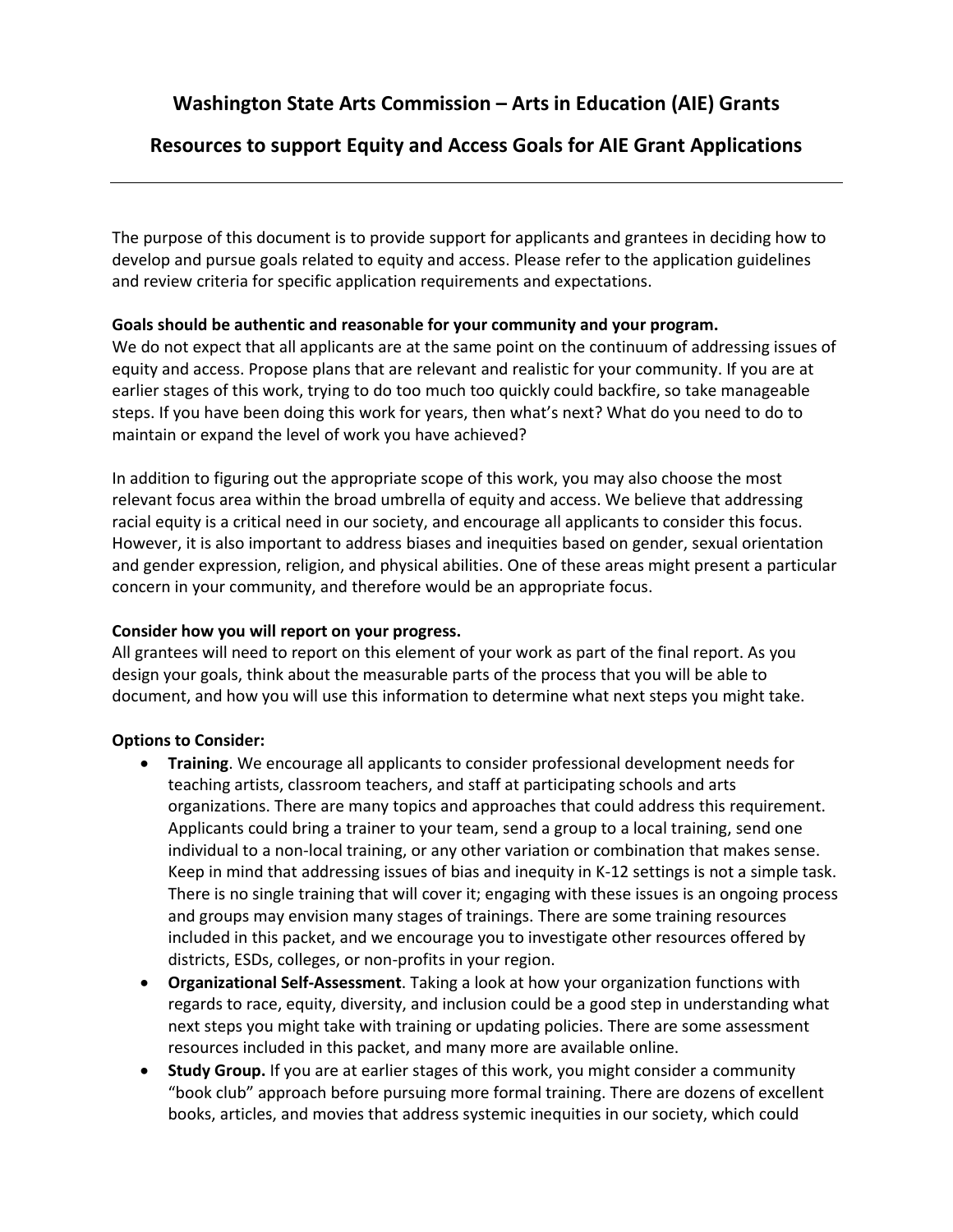provide a good foundation for conversation among your program leaders and partners. With a study group approach, it will be important to design a specific process to hold people accountable and to provide data for reporting: what will you read/watch, when will you meet, what kind of discussion process will you use, and how will you document outcomes and plan for next steps? There are a number of resources included in this packet, and there are many other appropriate resources not listed here.

- **Addressing classroom curriculum**. You may choose to look at your arts learning curriculum in terms of cultural competency, or incorporating social justice and equity work with students, or more directly addressing the opportunity gap. You may have the expertise to develop this work within your partnership, or you may want to hire a consultant to support this work. Reporting on this work might include submitting lesson plans, assessment outcomes, or documentation of student work.
- **Consider populations served**. If you are an arts organization in an area with multiple possible school partners, you may wish to review school needs and assess where you can have the greatest impact from an equity and access standpoint.

## **Additional Resources**

We are sharing a few resources here as a starting point. The resources provided below and on the following pages are by no means comprehensive, nor are there any benefits to applicants for using resources included on this list versus other appropriate resources.

An excellent resource called "Talking to Kids About Racism and Justice: a list for parents, caregivers & educators" has been curated by the *Oakland Library*. It includes recommendations for different age groups as well as websites for further exploration:

[https://docs.google.com/document/d/1s0lCA3FlulVhK6DFE2d3uYCipc6ApY8Gn2rMwm6fYqw/mobi](https://docs.google.com/document/d/1s0lCA3FlulVhK6DFE2d3uYCipc6ApY8Gn2rMwm6fYqw/mobilebasic?pli=1) [lebasic?pli=1](https://docs.google.com/document/d/1s0lCA3FlulVhK6DFE2d3uYCipc6ApY8Gn2rMwm6fYqw/mobilebasic?pli=1)

The *Western States Center* is a Portland-based non-profit that supports organizations in achieving racial, gender, and economic justice. They have a robust section of tools and resource: <http://www.westernstatescenter.org/tools-and-resources/Tools>

To learn more about implicit bias, check out the information and online tests developed by psychologists at Harvard, the University of Virginia and the University of Washington. The *Teaching Tolerance* website also has a variety of professional development resources with a classroom focus. <http://www.tolerance.org/Hidden-bias>

#### **Need further assistance?**

Please contact AIE Program Manager, Lisa Jaret, a[t lisa.jaret@arts.wa.gov](mailto:lisa.jaret@arts.wa.gov) or 360-586-2418.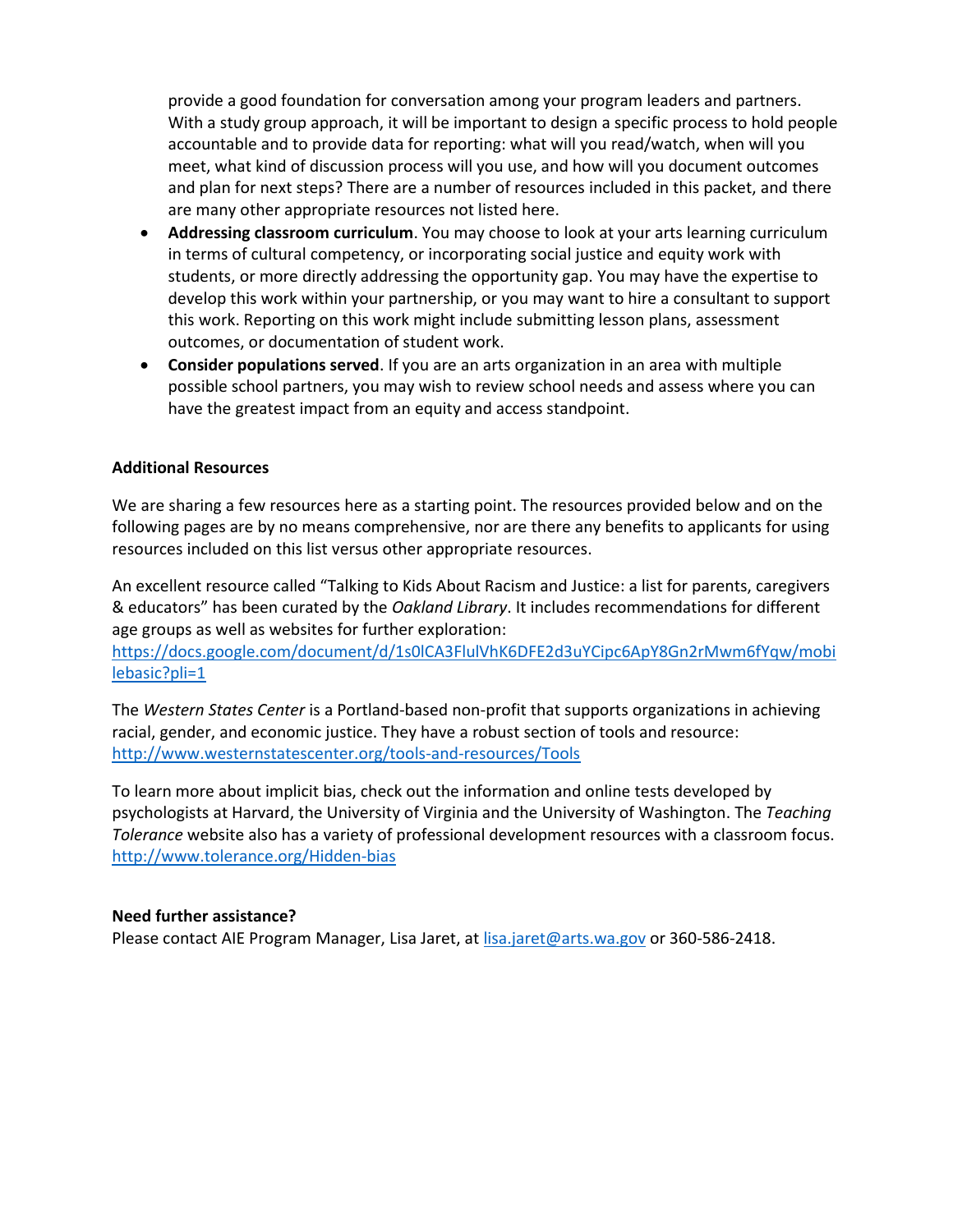## **Social Justice and Racial Equity Resources**

## *Prepared for the Washington State Arts Commission Arts in Education Grantee Convening October 10, 2016*

## From Puget Sound Educational Service District:

- Racial Equity Tool
- Principles that Guide Our Culture
- PSESD Equity in Education Resources

## From heArtWork Collective:

- Training Opportunities
- Social Justice Resources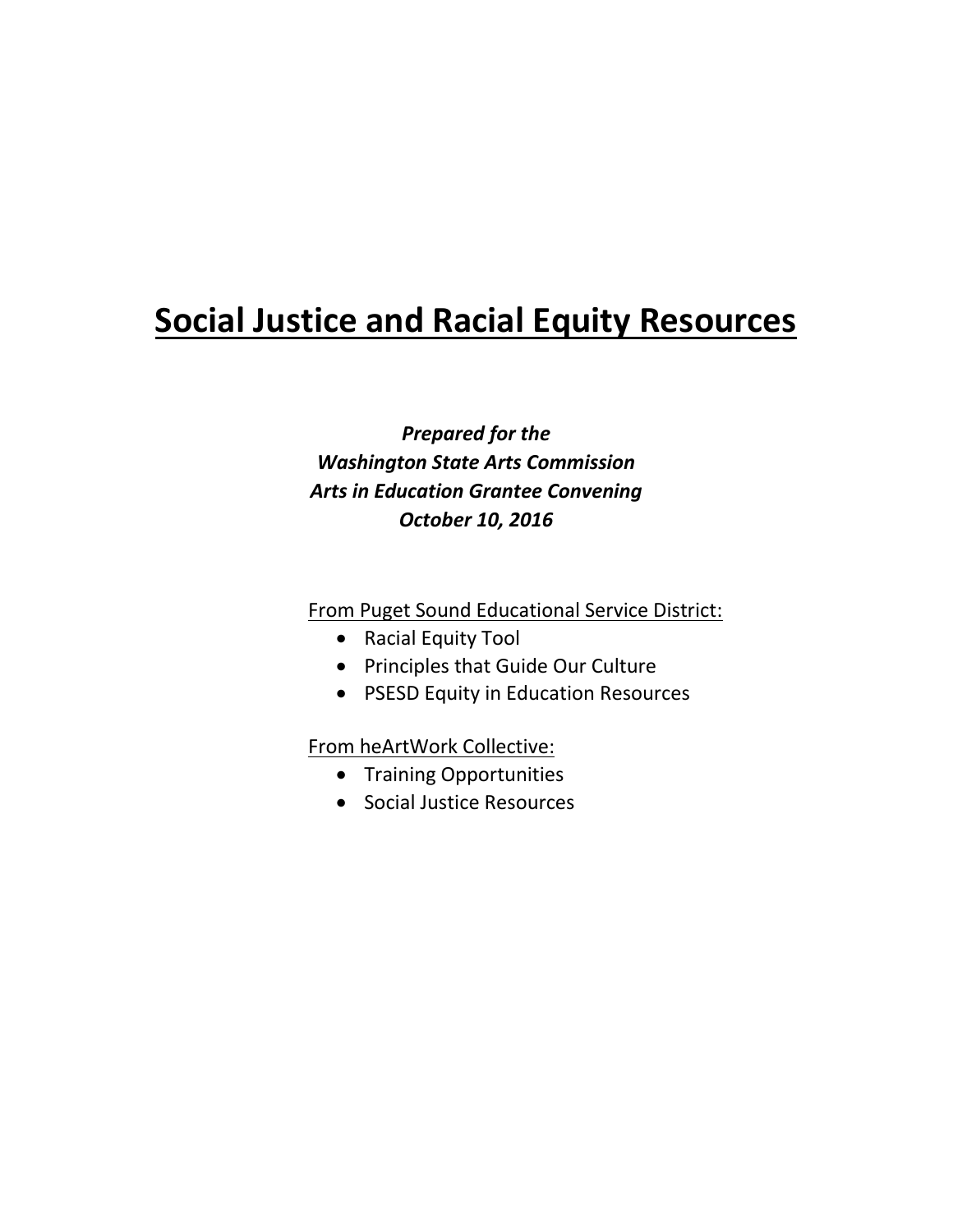

# **Racial Equity Tool**

**Objective:** *To support the PSESD's goal of eliminating racial inequity, we will incorporate a racial equity analysis and best practices into program, policy and procedure decisions. Additionally, the PSESD will assist and engage our regional districts in the adoption and use of the Racial Equity Tool in order to close the opportunity gap.* 

#### **We Agree:**

- That in order to eliminate racial inequities, it is essential that race be clearly called out and institutional racism be addressed within our own organization as well as in the broader systems with which we interact.
- That the importance of training and skill building within our organization, departments, and internal and external programs is paramount. Increasing the number of trained and skilled employees, including leadership, staff, board members, etc, will not only help to make improvements supporting racial equity, but will also help to develop an anti-racist culture within our organization.
- To explore and develop a shared understanding relating to racial equity, and we also recognize that we and our external partners are all at different places as individuals, programs, and departments. We are committed to move forward with a focus that is intentional and strategic within our organization and our external partners. We will openly share challenges, successes and lessons learned to help move the sum of our race equity work forward.
- To have collective buy-in to racial equity best practices, we will each take responsibility for using the racial equity tool.
- That how the racial equity tool is implemented and used will differ from program to program, department to department and across our organization. Accountability for implementation and use within our own organization and to our respective communities (children, students, families and schools) will be essential.
- To approach racial equity analyses from an evaluative / continuous improvement perspective, as opposed to a **check list**. We will seek to strengthen programs, policies and procedures until racial inequities are eliminated.
- That if the strategy, practice, policy, or procedure works for our most vulnerable communities, it works for everyone. The reverse however, is not true.
- That we will not let the perceived barriers such as (time, agendas, schedules, etc) prevent us from interrupting patterns of racial inequity.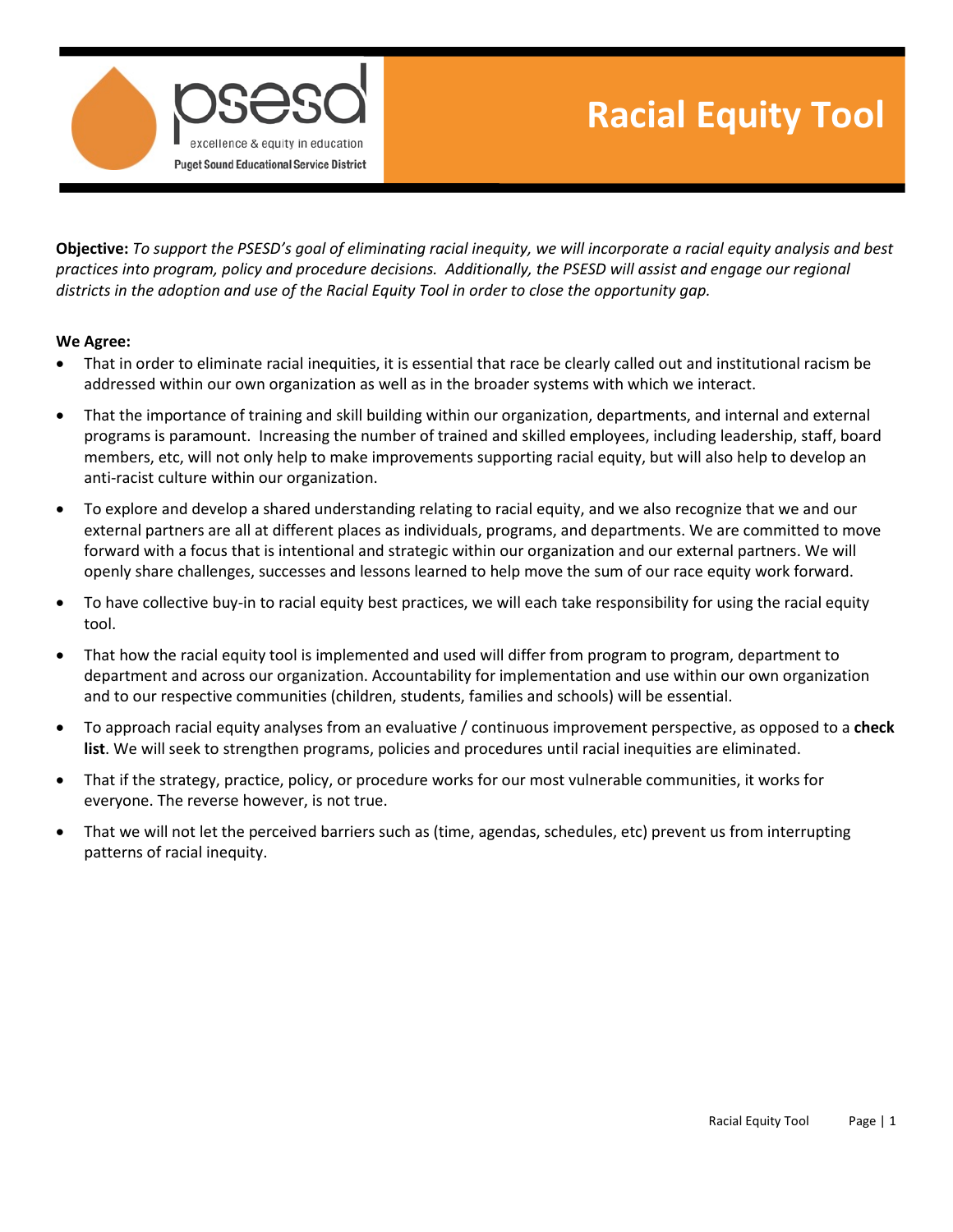# **RACIAL EQUITY TOOL**

**Racial equity tool:** programs, practices, policies and procedures aimed at racial equity will employ the following **racial equity best practices criteria**:

## • **Educate on racial issues and raises racial consciousness**

- − How does the program, policy or procedure educate about the history and current realities regarding race, racism, opportunity gap and/or culture?
- − How does the program, policy or procedure educate and encourage sharing about race and racism, including the connections between individual feelings and experiences and race-related systemic issues?

## • **Promote racially inclusive collaboration and engagement**

- − How have people of color affected by the policy, program or procedure been involved in its development, implementation and evaluation?
- − How does the program, policy or procedure foster greater engagement in the PSESD community?
- **Assess community conditions and set goals for affecting desired community impact.** 
	- − Are community conditions, including racial inequities, clearly documented? If not, what is the plan for doing so?

− How will goals be adjusted regularly to keep pace with changing community needs and racial demographics? *Note: to be anti-racist, the assessment and goal-setting should be a process driven by the community. People using the tool should be working with the community.* 

#### • **Expand opportunity and access for individuals**

- − How does the program, policy or procedure increase opportunity and/or access for those who historically have been excluded? This means, more explicitly, who benefits from and/or who is harmed by the program, policy or procedure?
- − What are the strategies to improve access for immigrants and refugees, including appropriate interpretation and translation policies?

#### • **Affect systemic change**

- − How does the program, policy or procedure make changes within the organization to eliminate institutional racism (including the promotion of accountability)? How are issues of internalized racial oppression and internalized racial superiority acknowledged and attended to?
- − How does the program, policy or procedure work to address structural racism?

*Note: to be anti-racist, an analysis of power and gatekeeping is critical.* 

#### • **Develop and implement strategies for eliminating racial inequity**

- − What are the overall goals and outcomes of the program, policy or procedure? What are the specific strategies for decreasing racial inequity? How do the specific strategies work to decrease racial inequity?
- − How will strategies be adjusted regularly to keep pace with changing community needs and racial demographics?

#### **After conducting the analysis, think about:**

What are the lessons learned? What resources are needed to make changes? What are the next steps?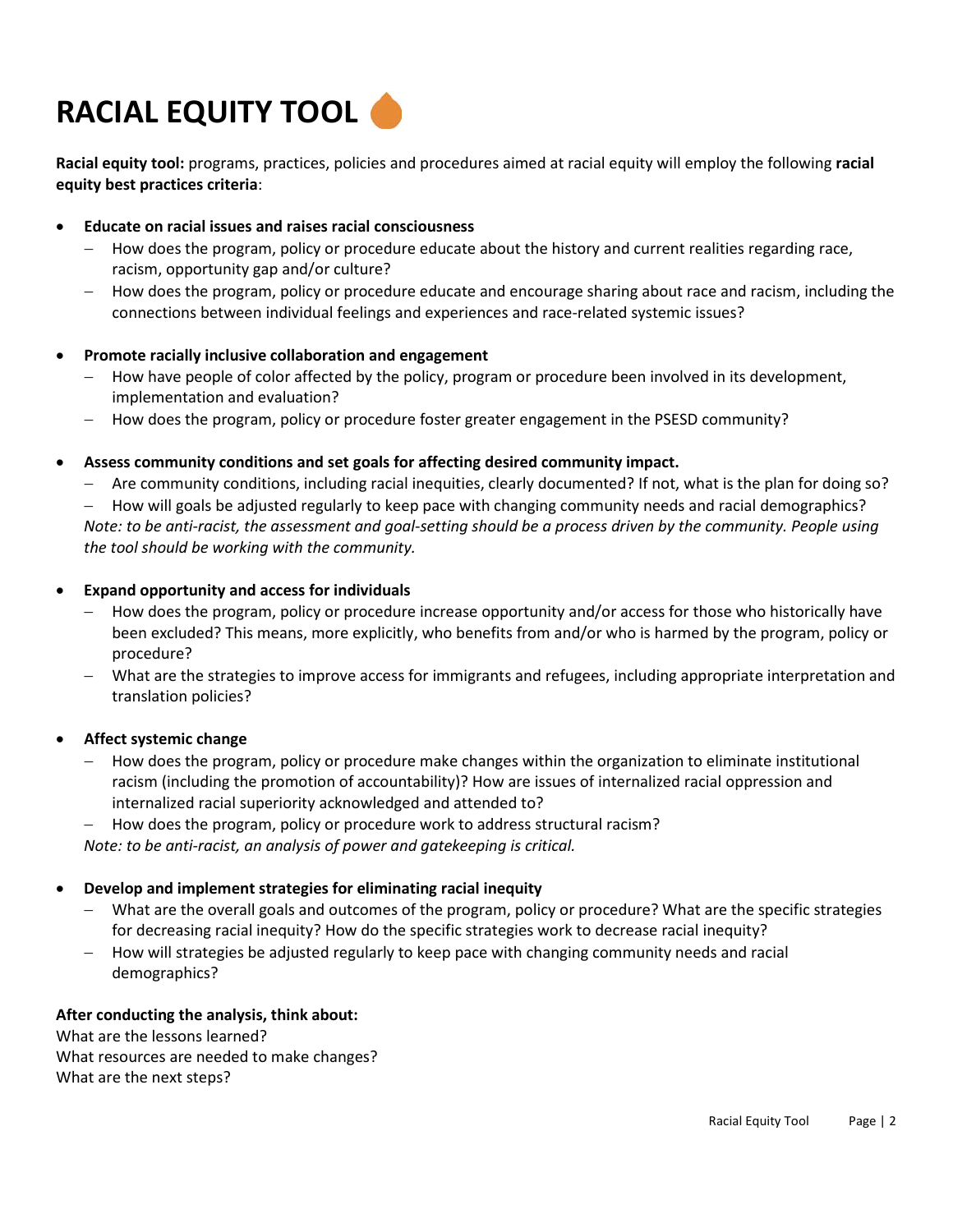# **Our Culture**

These **principles and practices** form our culture and commitment to becoming an **antiracist, multicultural organization.** As PSESD employees, we remain accountable to these principles and practices in order to meet the **agency END:** Success for each student and eliminate the opportunity gap.

We lead with racial equity.

We trust and are trustworthy.

We foster joy, laughter, celebration, and health.

We are responsible, accountable, and results-focused.

We resolve conflict in a professional and timely manner.

We act with integrity and treat all stakeholders with respect.

We value and seek diversity and the participation, initiative, and opinions of all stakeholders.

We communicate regularly and encourage feedback to foster personal growth.

We take risks and view unexpected results as opportunities to learn.

We work in cooperation with each other and depend on teamwork.



## **Model the Way**

Clarify values by finding your voice and affirming shared values. Set the example by aligning actions with shared values.

## **Inspire a Shared Vision**

Envision the future by imagining exciting and ennobling possibilities. Enlist others in a common vision by appealing to shared aspirations.



## **Enable Others to Act**

Foster collaboration by building trust and facilitating relationships. Strengthen others by increasing self-determination and developing competence.

## **Challenge the Process**

Search for opportunities by seizing the initiative and by looking outward for innovative ways to improve. Experiment and take risks by constantly generating small wins and learning from experience.

## **Encourage the Heart**

Recognize contributions by showing appreciation for individual excellence. Celebrate the values and victories by creating a spirit of community.

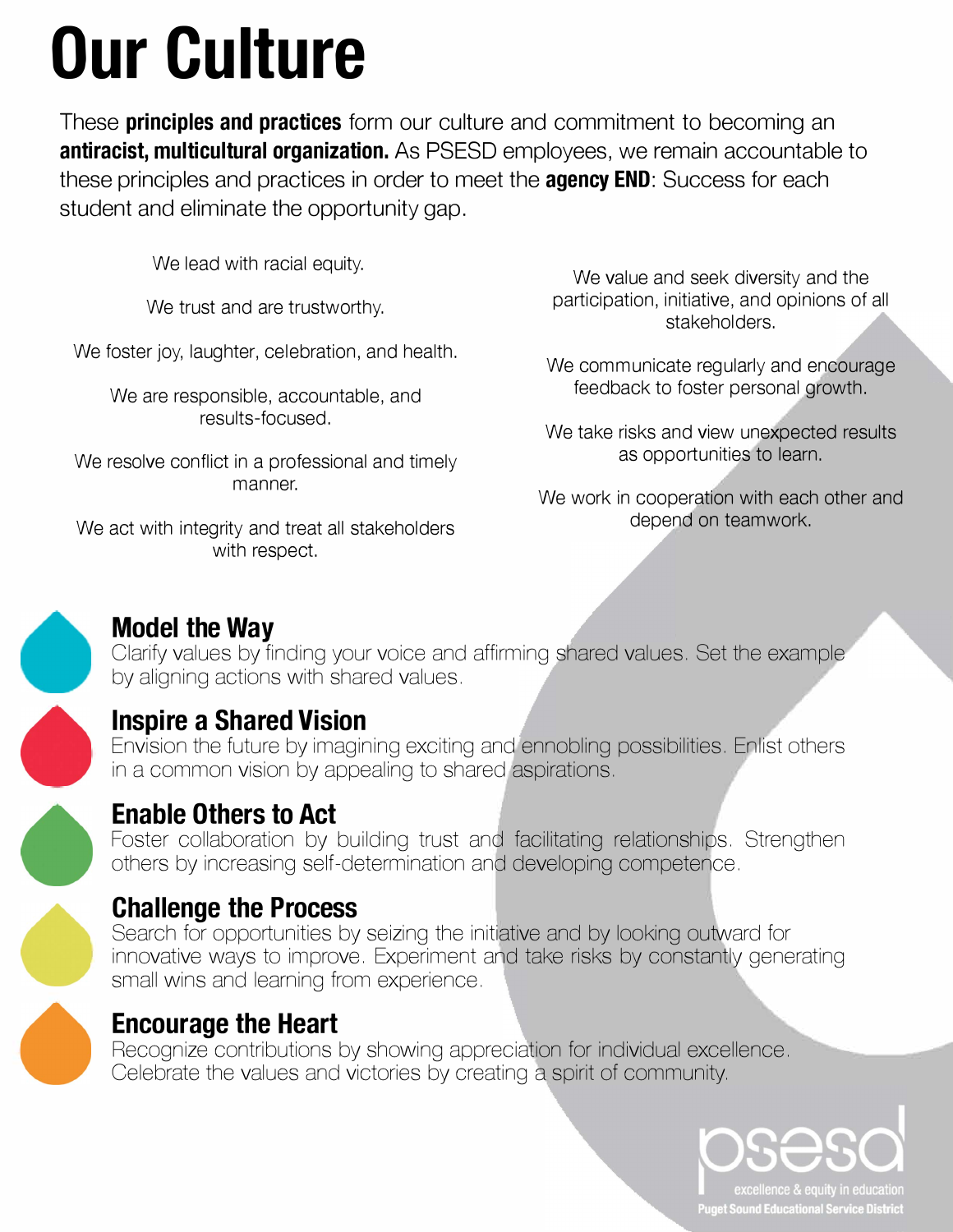# **Equity in Education**





## **Achieving Educational Racial Equity through Policy and Beyond, Resources**

- [Racial Equity Convening](https://www.psesd.org/wp-content/uploads/2013/12/Racial-Equity-Convening-3-BR.pptx) Pt. III PowerPoint
- Book Resources [Equity in Education Coalition](https://www.psesd.org/wp-content/uploads/2016/03/Book-Resources-Equity-in-Education-Coalition.pdf)
- [Equity Lens Bookmark](https://www.psesd.org/wp-content/uploads/2016/03/Equity-Lense-Bookmark-WEB-PPS.pdf)
- Glossary [Seattle Public Schools](https://www.psesd.org/wp-content/uploads/2016/03/Glossary-Seattle-Public-Schools.pdf)
- [MPS Equity and Diversity Policy 1304](https://www.psesd.org/wp-content/uploads/2016/03/MPS-Eqity-and-Diversity-Policy-1304.pdf)
- [MPS Equity Framework Executive Summary](https://www.psesd.org/wp-content/uploads/2016/03/MPS-Equity-Framework-Executive-Summary.pdf)
- [PPS Equity Policy](https://www.psesd.org/wp-content/uploads/2016/03/PPS-2_10_010_P_Equity_Policy.pdf)
- [PPS Five Year Equity Plan Narrative](https://www.psesd.org/wp-content/uploads/2016/03/PPS-3-31-14-Five-Year-Equity-Plan-Narrative.pdf)
- **[Seattle Racial Equity Policy](https://www.psesd.org/wp-content/uploads/2016/03/Seattle-Racial-Equity-Policy.pdf)**
- St. Paul [Racial Equity Policy](https://www.psesd.org/wp-content/uploads/2016/03/St.-Paul-Racial-Equity-Policy.pdf)
- [WSSDA 4218Policy –](https://www.psesd.org/wp-content/uploads/2016/03/WSSDA-4218Policy_Language-Access_DRAFT41916.pdf) Language Access
- [WSSDA 4218Procedure –](https://www.psesd.org/wp-content/uploads/2016/03/WSSDA-4218Procedure_Language-Access_DRAFT41916.pdf) Language Access
- [WSSDA Road toward Equity Policy](https://www.psesd.org/wp-content/uploads/2016/03/WSSDA-Road-toward-Equity-Policy.pdf)
- [Equity Community-Based Organizations Participating in Community-School Partnerships Through](https://www.psesd.org/wp-content/uploads/2013/12/EQ-Community-Based-Organizations_Chart.jpg)  [Race to the Top](https://www.psesd.org/wp-content/uploads/2013/12/EQ-Community-Based-Organizations_Chart.jpg)

The Principles That Guide Our Culture and our commitment to becoming an Anti-Racist, Multi-Cultural Organization is the established values-based framework of Puget Sound Educational Service District (PSESD). We hold each other accountable to sustaining these Principles to meet the Agency END: Success for Each Child and Eliminate the Opportunity Gap.

In service of reaching our goals, the agency has chosen to "Lead with Racial Equity" in order to eliminate racial inequities that impact student achievement and implement strategies that result in racially equitable outcomes. The PSESD has developed the Equity in Education department to work collaboratively with our regional partners to provide each and every student with equitable access to educational opportunities by enhancing and supporting racially equitable and culturally responsive approaches among staff, students, parents and communities. We believe that the development of these approaches and systems will contribute to creating strong, educational systems and academics for every student.

## **The following menu is a list of services we provide to our district and educational partners:**

*Leadership Coaching for Equity:* Leading change initiatives within organizations is often challenging for staff, administrators, directors and superintendents. Training and Coaching can be provided to build leadership capacity for district leaders to "champion" and advocate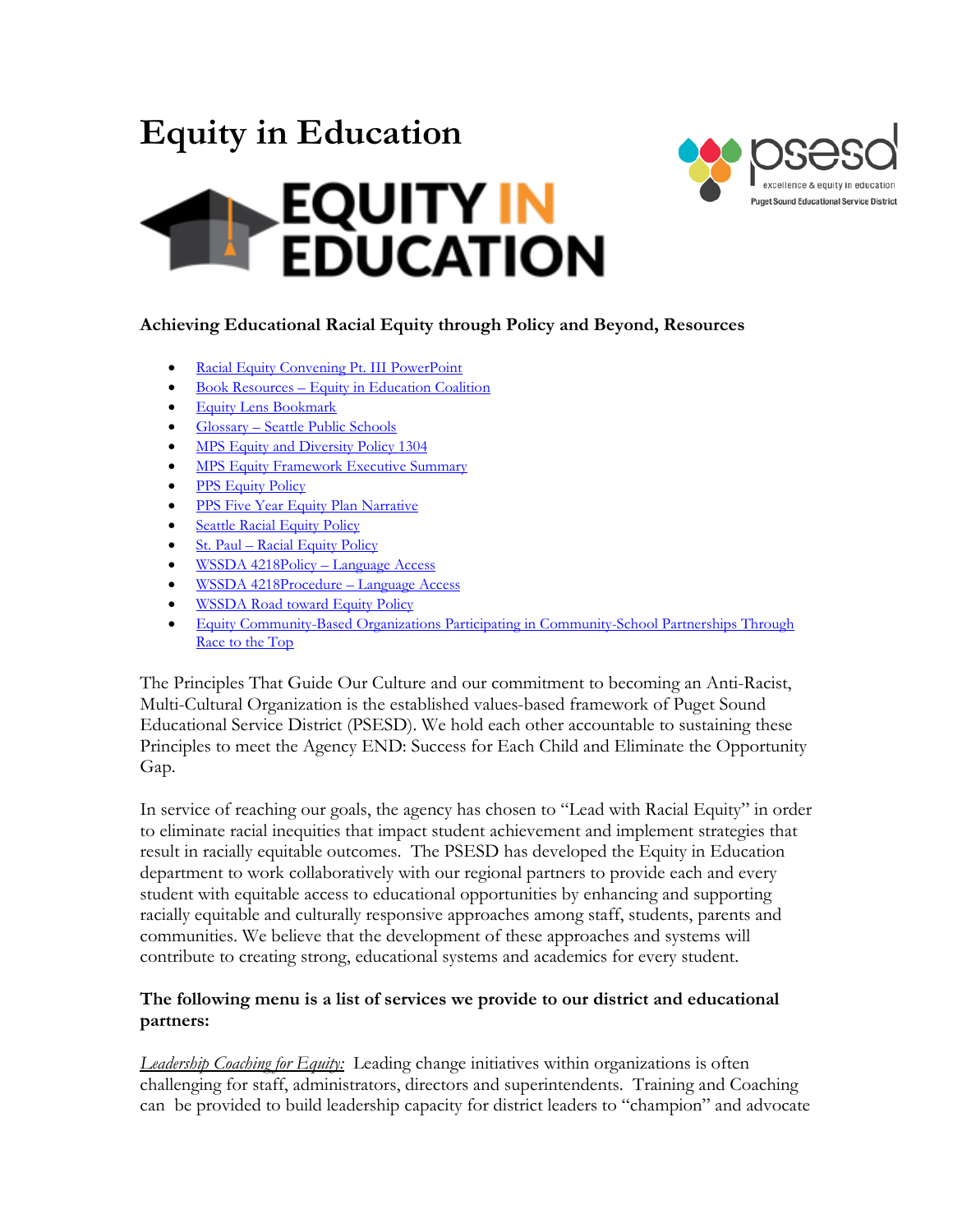for system reforms with a key focus on strategic approaches to communication and program development.

*Professional Development for Equity:* Professional development opportunities can be made available to teachers, building principals and other staff. The focus of the staff development will be tailored to meet the needs and goals of the building or district. The project's professional development will be designed to specifically focus on racial equity issues and cultural responsiveness.

*Equity Advisory Committee Development:* PSESD staff can support the development of Equity Advisory Committees in districts/buildings for the purposes of implementing district equity strategies and plans at building, district and community levels.

*Data Coaching for Equity:* District staff can be supported by PSESD Data Coaches to utilize the cycle of inquiry, various data protocols and strategies in program development, decisionmaking, policy development and different approaches to service delivery. Data coaching will be designed to develop capacity to eliminate racial inequities that impede student achievement.

*Racial Equity Tool Implementation:* Utilizing the city of Seattle's Racial Equity Tool, which has been adapted by PSESD, educational partners will be able to develop and/or review policies, practices and programs, that result in increasing racial equity. Through use of this tool, the voices of stakeholders from communities of color are considered and encouraged and result in the creation of systems that incorporate racial equity best practices. PSESD staff will provide guidance and assistance in the use of the PSESD [Racial Equity Tool.](http://www.psesd.org/wp-content/uploads/2015/03/RacialEquityTool.pdf)

## **PSESD Professional Development Workshop Fees**

| Length of Workshop   | <b>Base Fee</b> |
|----------------------|-----------------|
| 2-hour workshop      | \$600           |
| Half day (3-4 hours) | \$900           |
| Full day (4-7 hours) | \$1,500         |

## **View the PSESD Racial Equity Toolkit:**

- [Racial Equity Tool](http://www.psesd.org/wp-content/uploads/2015/03/RacialEquityTool.pdf)
- [Racial Equity Policy Review Worksheet](http://www.psesd.org/wp-content/uploads/2015/03/PSESD_RET_PolicyReviewWorksheet.pdf)
- [Racial Equity Policy Review Guide](http://www.psesd.org/wp-content/uploads/2015/03/PSESD_RET_PolicyReviewGuide.pdf)
- Racial [Equity Worksheet](http://www.psesd.org/wp-content/uploads/2015/03/PSESD_RET_Worksheet.pdf)

## **View the [PSESD Racial Equity Policy.](http://www.psesd.org/wp-content/uploads/2015/03/PSESDRacialEquityPolicy1010.pdf)**

For more information, please contact: Melia LaCour [mlacour@psesd.org](mailto:mlacour@psesd.org) (425) 917-7848 (253) 778-7848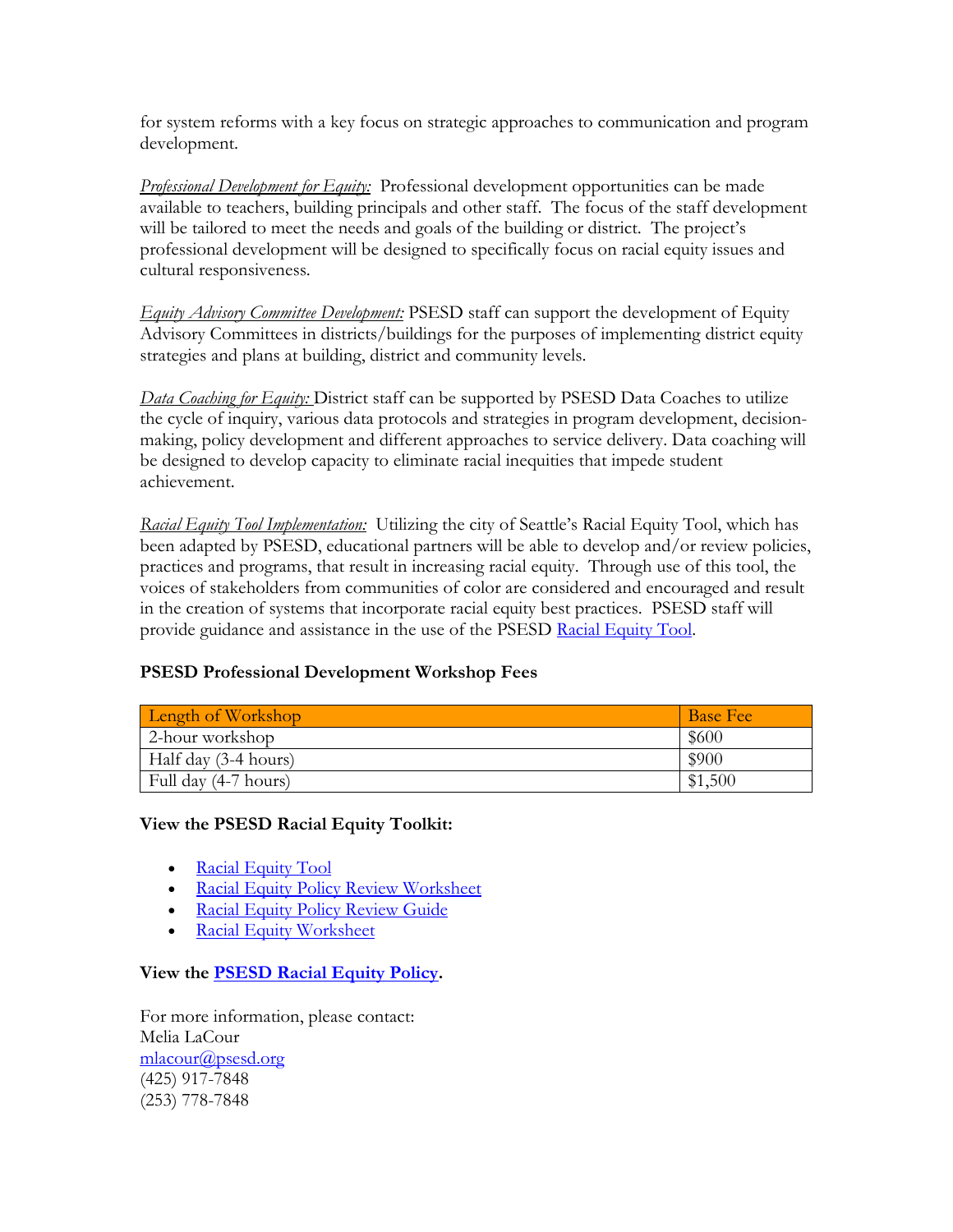## **heArtWork Collective**

**HEART because radical love is the only way / ART because reimagining takes creativity / WORK because the journey takes commitment and perseverance / COLLECTIVE because we're stronger together**

**Teaching for Equity: Interrupting Bias and Oppression** *(can be modified to 90 min or 3 hr)*  How do social position, bias and systemic oppression (e.g. racism, classism, adultism, sexism, etc.) play out in our educational institutions? What levers do each of us have to create equitable and inclusive learning environments for all? Using foundational concepts of social identity and oppression, participants will self-reflect and unpack challenging classroom dynamics and develop a deeper understanding of their power to build equity into their teaching environments. Take away best practices and tools that are student-centered and rooted in social justice pedagogy.

**Exploring Culture and Identity** *(can be 2 hours or included with Teaching for Equity workshop for a longer session)* Let's grapple experientially with what culture means and how it overlaps our social identities (gender, race, ethnicity etc.) Participants begin to understand the culture we carry with us consciously and unconsciously and how that can positively and negatively affect our interactions at home, our work relationships and our teaching. We consider culturally relevant teaching and learning strategies and tools to be more intentional about engagements with students and community.

**Courageous Conversations** We are committed to honest dialogue. We model ways to cultivate and create safer space for critical conversation. Explore group expectations, generate shared agreements, and learn simple and effective tools to share and receive feedback or opinions. **Note:** This workshop can focus on issues particular to a school or community or be connected to pre-assigned shared readings or be paired with facilitated screenings of some of our favorite educational films. Great for Parent Teacher Associations, or Board and Staff retreats.

**Courageous Conversations with your Kids about Race** Geared towards parents to aid them in how, when and in what ways to discuss the complex issues of and surrounding race with their children. Participants will address their own levels of awareness and understanding of social identity and oppression in its different forms, engage in self reflection and analyze real life scenarios to learn strategies to take home.

**Arts and Social Justice Institute** Our 2-day Institute packs in history, personal exploration and handy classroom tools to up your teaching game. This is intentional creative engagement in courageous conversation and reflection about our teaching practice. The overall goals are:

- A shared understanding and language around educational inequity, the arts and social justice.
- To practice using tools for building anti-oppressive and socially just foundations for our classrooms and communities.
- To look at social justice ideas and liberation strategies through a creative lens.

#### Co- Facilitators:

**Tina LaPadula** Over the past 2 decades Tina has poured much of her creative energy into teaching artistry and equitable arts access efforts with Seattle Public Schools and especially with Arts Corps, the award winning arts education non-profit she helped found in 2000. Tina is a catalyst and connector, adept at building spaces for diverse communities to create and learn together. As a teaching artist she has taught residencies and out of school time classes. Tina created and led experiential learning courses called "Making Student Learning Visible" through the University of Washington and regularly facilitates workshops on social justice and arts learning for Seattle Public Schools, the Seattle Mayor's Office of Arts and Culture, Parks and Recreation and local and national conferences.

**Daemond Arrindell** is a poet, performer, and teaching artist. Faculty member of Freehold Theatre and co-facilitator of poetry and theater residencies at Monroe Correctional Complex for men for ten years; Writer-In-Residence through Seattle Arts & Lectures' Writers in the Schools Program; and Seattle University's first course in Slam Poetry. He has performed in venues across the country and has been repeatedly commissioned by both Seattle and Bellevue Arts Museums. He is a 2013 Jack Straw Writers program fellow, a 2014 VONA Voices Writers' workshop fellow and is a faculty member of the Washington State Teaching Artist Training Lab.

Negotiable sliding fee of \$200 to \$400 per hour, plus travel expenses is applicable.

For information and scheduling contact: [tina@speakeasy.net](mailto:tina@speakeasy.net) 

#### References:

**Andrea Drake**, Principal of Emerson Elementary School Seattle 206.252.7100 andrake@seattleschools.org **Kayti Bouljon,** Education Director of Pacific Northwest Ballet 206.441.2432 Kayti@PNB.ORG **Allison Tigard**, Programs Director Young Audiences of Oregon and SW Washington 503.225.5900 x225 allison@ya-or.org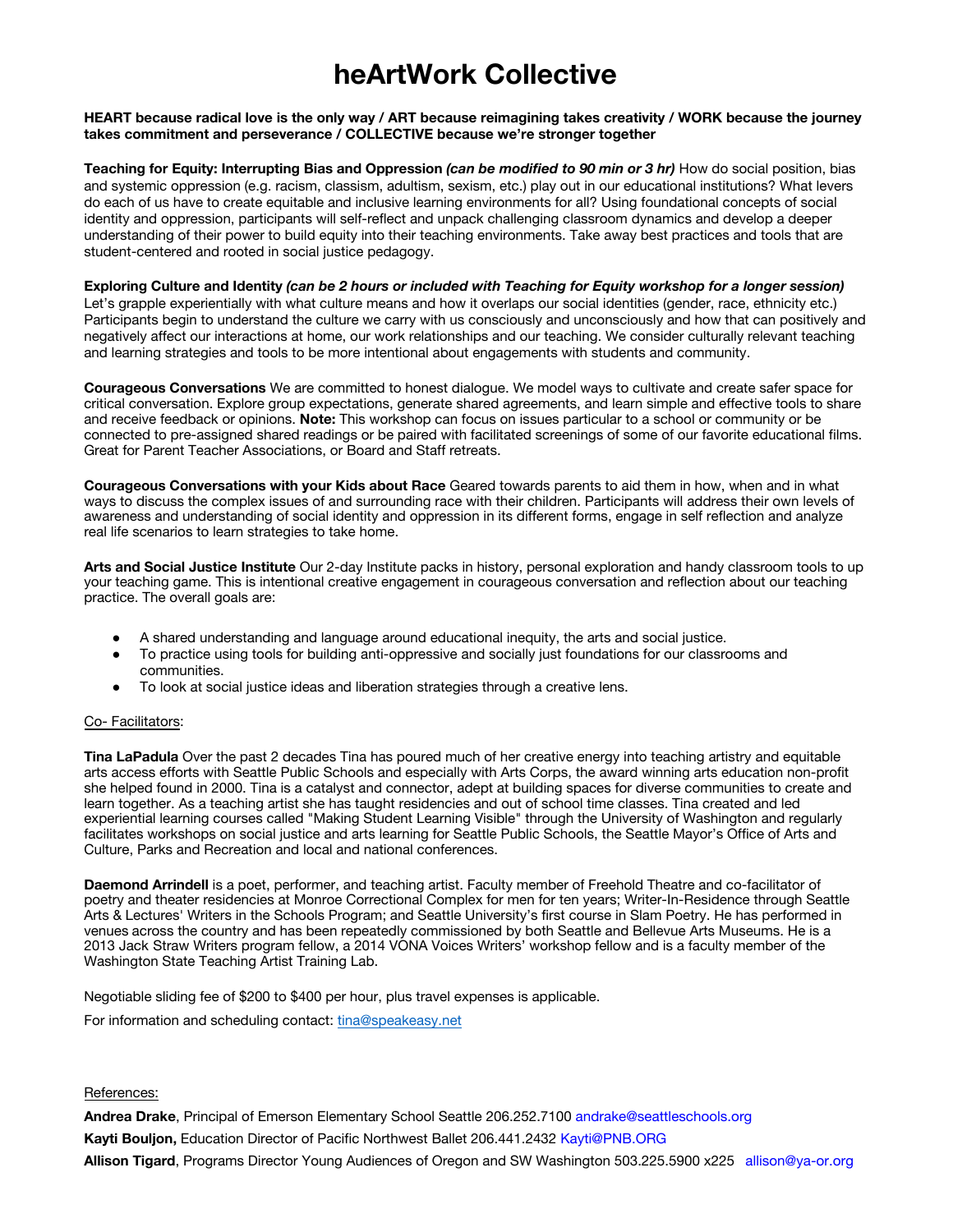# heArtWork Collective

## Social Justice Resources:

## **Groups / Organizations / Conferences**

- Theater of the Oppressed: mandalaforchange.com
- People's Institute NW: pinwseattle.org
- Cultures Connecting: culturesconnecting.com
- Western States Center: westernstatescenter.org
- Coalition of Anti Racist Whites: carw.org
- White Privilege Conference: uccs.edu/~wpc
- Colorlines: colorlines.com/back-to-school
- Beyond Diversity: beyonddiversity.org/index.html

## **Books:**

"All the colors we are: The story of how we get our skin color" by Katie Kissinger "Shades of People" by Shelly Rotner

Other People's Children: Cultural Conflict in the Classroom by Lisa Delpit

"Why Are All The Black Kids Sitting Together in the Cafeteria?" And Other

Conversations About Race by Beverly Daniel Tatum, Ph.D.

"The Only Black Student" by Lull Mengesha

"Beyond Fear: Twelve Spiritual Keys to Racial Healing" by Aeeshah Ababio-Clottey & Kokomon **Clottey** 

"The Great White Elephant: A Workbook on Racial Privilege For White Anti-Racists" by Robin Parker and Pamela Smith Chambers

"The New Jim Crow" by Michelle Alexander

## **Podcasts:**

If You See Racism Say Racism.

Comedian [W. Kamau Bell](http://www.wkamaubell.com/) has two daughters, and tries to figure out just how much about the violent history of racism and oppression his four-year-old can handle. [http://www.thisamericanlife.org/play\\_full.php?play=557](http://www.thisamericanlife.org/play_full.php?play=557)

Hear Something, Say Something: Navigating The World Of Racial Awkwardness [http://www.npr.org/sections/codeswitch/2016/09/28/494881057/hear-something-say-something](http://www.npr.org/sections/codeswitch/2016/09/28/494881057/hear-something-say-something-navigating-the-world-of-racial-awkwardness)[navigating-the-world-of-racial-awkwardness](http://www.npr.org/sections/codeswitch/2016/09/28/494881057/hear-something-say-something-navigating-the-world-of-racial-awkwardness)

## **Articles:**

Curriculum for White Americans to Educate Themselves on Race and Racism–from Ferguson to **Charleston** 

[http://citizenshipandsocialjustice.com/2015/07/10/curriculum-for-white-americans-to-educate-the](http://citizenshipandsocialjustice.com/2015/07/10/curriculum-for-white-americans-to-educate-themselves-on-race-and-racism/) [mselves-on-race-and-racism/](http://citizenshipandsocialjustice.com/2015/07/10/curriculum-for-white-americans-to-educate-themselves-on-race-and-racism/)

The Anti-Bias Framework - school-based scenarios/standards showing what anti-bias attitudes and behavior may look like in the classroom and how they can make schools more safe. <http://www.tolerance.org/anti-bias-framework>